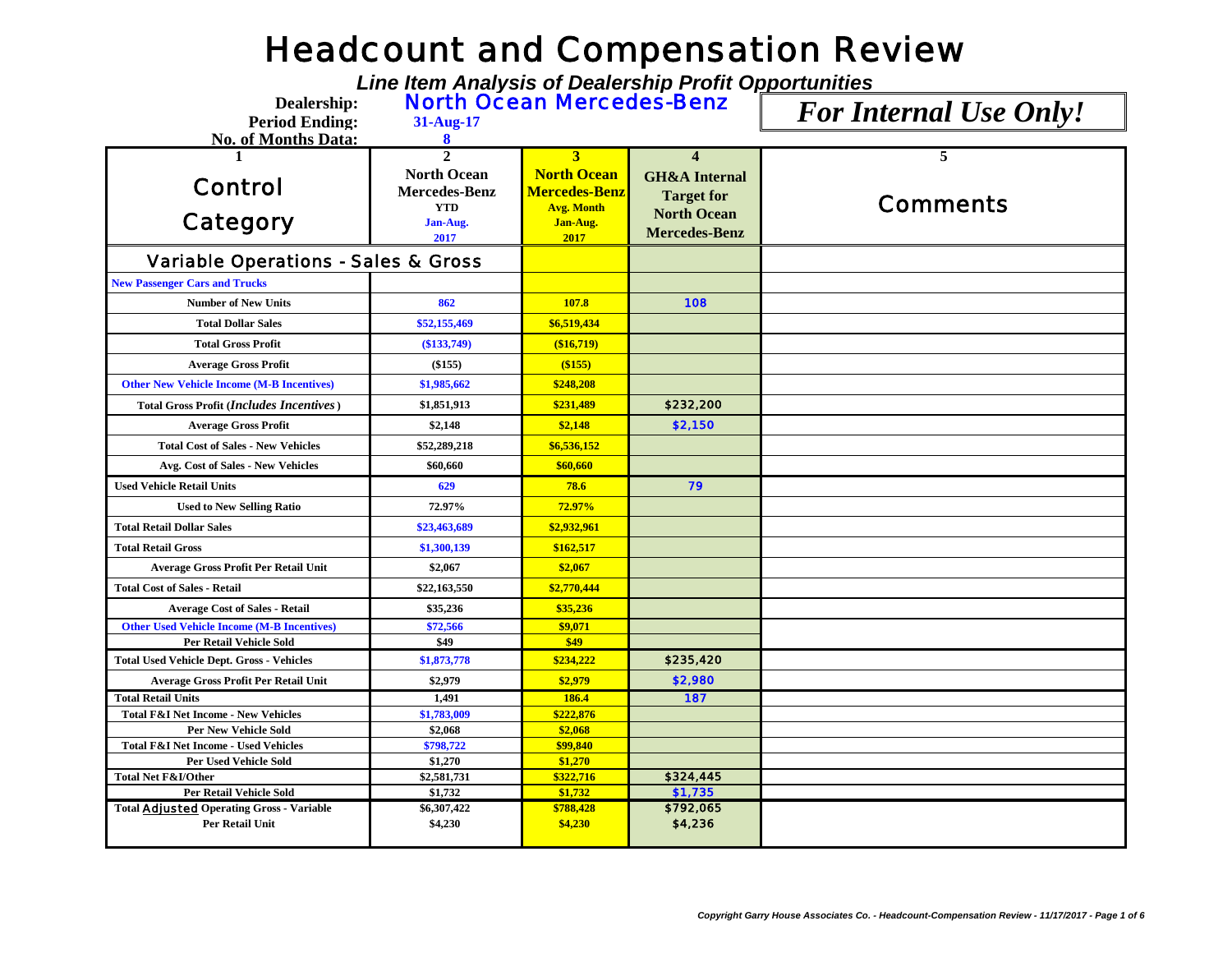| 1                                                                                          | $\mathbf{2}$                                   | 3                       | $\overline{\mathbf{4}}$  | 5                                                           |
|--------------------------------------------------------------------------------------------|------------------------------------------------|-------------------------|--------------------------|-------------------------------------------------------------|
|                                                                                            | <b>North Ocean</b>                             | <b>North Ocean</b>      | <b>GH&amp;A</b> Internal |                                                             |
| <b>Control</b>                                                                             | <b>Mercedes-Benz</b>                           | Mercedes-Benz           | <b>Target for</b>        |                                                             |
|                                                                                            | <b>YTD</b>                                     | <b>Avg. Month</b>       | <b>North Ocean</b>       | <b>Comments</b>                                             |
| <b>Category</b>                                                                            | Jan-Aug.<br>2017                               | Jan-Aug.<br>2017        | <b>Mercedes-Benz</b>     |                                                             |
|                                                                                            |                                                |                         |                          |                                                             |
| <b>Head Count and Compensation - Variable Operations</b>                                   |                                                |                         |                          |                                                             |
| Sales Personnel - (Includes BDC Coordinators, Product Specialists,                         |                                                |                         |                          |                                                             |
| <b>Team Leaders, and Closers)</b>                                                          |                                                |                         |                          |                                                             |
| Retail Units per Salesperson per Month                                                     |                                                | 5.82                    | 9.0                      |                                                             |
| <b>Total Number of Salespeople Required</b>                                                |                                                | 32                      | 21                       |                                                             |
| <b>Compensation Percentage of Adjusted Operating Gross</b>                                 |                                                | 25.3%                   | 13.50%                   | <b>4 Product Specialists</b>                                |
| <b>Total Sales Compensation</b>                                                            |                                                | \$199,752               | \$106,929                | 5 BDC Representatives - @ WAY TOO MUCH per person           |
|                                                                                            | <b>Average Compensation per Salesperson</b>    |                         | \$5,091.85               | 23 Sales Personnel - 5 Internet, 18 convential              |
| Average Compensation per Retail Unit Sold                                                  |                                                | \$1,072                 | \$571.81                 |                                                             |
| <b>Financial Services Department Producers - (Includes the</b>                             |                                                |                         |                          |                                                             |
| <b>Finance Director)</b>                                                                   |                                                |                         |                          |                                                             |
| Retail Units per Producer per Month                                                        |                                                | 62.13                   | 65                       |                                                             |
| <b>Total Number of Producers Required</b>                                                  |                                                | $\overline{\mathbf{3}}$ | $\overline{\mathbf{3}}$  |                                                             |
| <b>Compensation Percentage of Adjusted Operating Gross</b>                                 |                                                | 6.7%                    | 4.50%                    |                                                             |
|                                                                                            | <b>Total Financial Services Compensation</b>   |                         | \$35,643                 |                                                             |
| <b>Compensation Percentage of Financial Services Income</b>                                |                                                | <b>16.34%</b>           | 10.99%                   |                                                             |
| <b>Average Compensation per Producer</b>                                                   |                                                | \$17,572.67             | \$11,880.98              |                                                             |
| Average Compensation per Retail Unit Sold                                                  |                                                | \$283                   | \$190.60                 |                                                             |
|                                                                                            |                                                |                         |                          |                                                             |
| <b>Sales Managers - (Excludes the Dealership General Manager and</b><br><b>Controller)</b> |                                                |                         |                          |                                                             |
| Number of Salespersons per Manager                                                         |                                                | 4.6                     | 5                        |                                                             |
| <b>Total Number of Managers Required</b>                                                   |                                                | 7.00                    | $\blacktriangle$         |                                                             |
| <b>Compensation Percentage of Adjusted Operating Gross</b>                                 |                                                | 9.2%                    | 6.50%                    |                                                             |
| <b>Total Sales Management Compensation</b>                                                 |                                                | \$72,181                | \$51,484                 |                                                             |
| <b>Average Compensation per Sales Manager</b>                                              |                                                | \$10,311.57             | \$12,871.06              |                                                             |
| Average Compensation per Retail Unit Sold                                                  |                                                | \$387                   | \$275.32                 |                                                             |
| Other Salaries and Wages - (Excludes Clerical and Administrative                           |                                                |                         |                          |                                                             |
| <b>Personnel that Report to the Controller)</b>                                            |                                                |                         |                          |                                                             |
| <b>Compensation Percentage of Adjusted Operating Gross</b>                                 |                                                | 1.6%                    | 2.50%                    |                                                             |
| <b>Total Other Salaries &amp; Wages Expense</b>                                            |                                                | \$12,370                | \$19,802                 |                                                             |
| <b>Average Compensation per Category Employee</b>                                          |                                                | \$3,092.50              | \$3,500                  |                                                             |
|                                                                                            | Number of Personnel Budgeted for this Category |                         | 6.0                      | <b>Projection Includes (2) Asset Management Specialists</b> |
| Average Compensation per Retail Unit Sold                                                  |                                                | \$16.59                 | \$105.89                 |                                                             |
|                                                                                            |                                                |                         |                          |                                                             |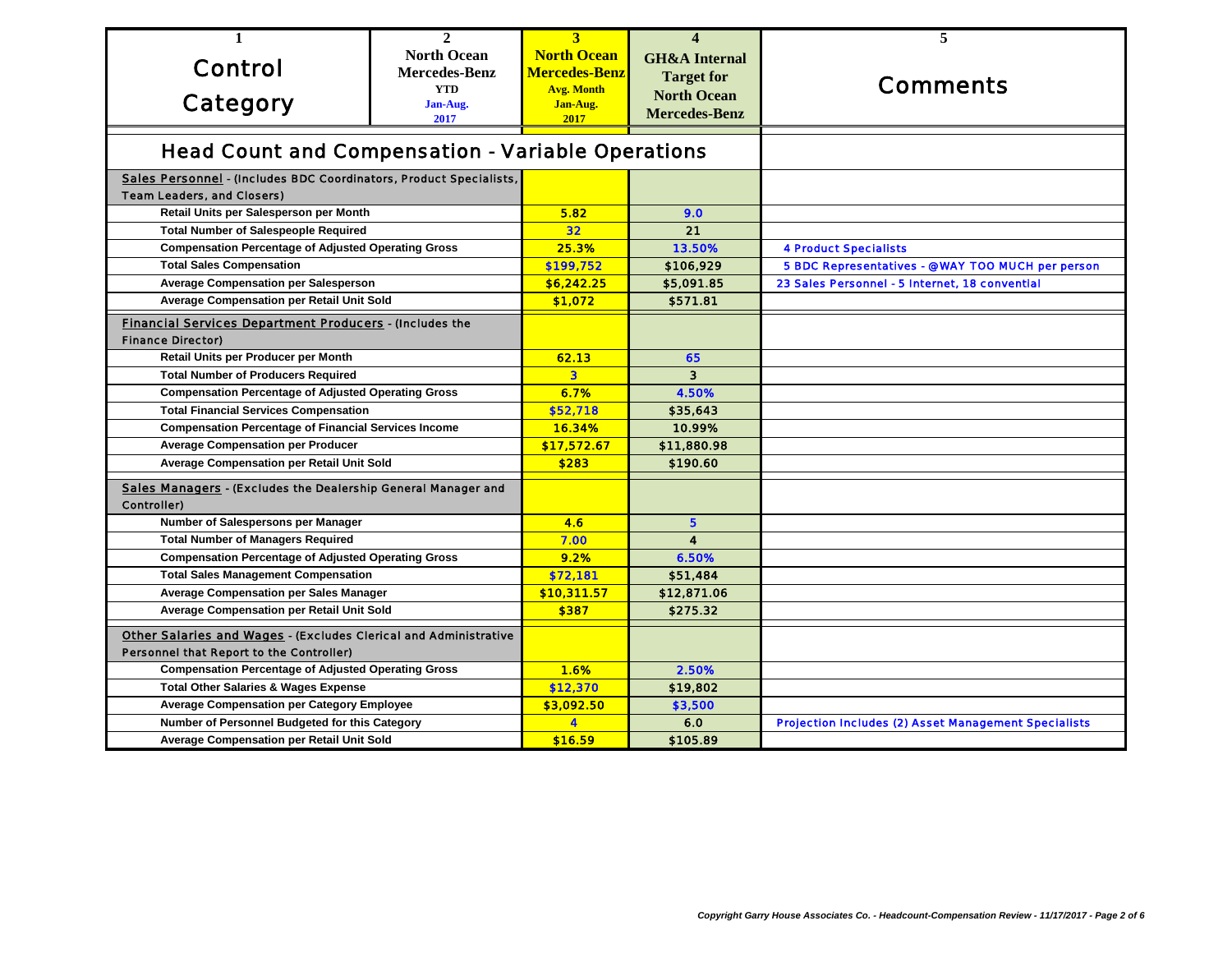| 1                                                                                                                             | $\mathbf{2}$                      | 3                    | $\overline{\mathbf{4}}$  | 5                                |
|-------------------------------------------------------------------------------------------------------------------------------|-----------------------------------|----------------------|--------------------------|----------------------------------|
|                                                                                                                               | <b>North Ocean</b>                | <b>North Ocean</b>   | <b>GH&amp;A</b> Internal |                                  |
| <b>Control</b>                                                                                                                | <b>Mercedes-Benz</b>              | <b>Mercedes-Benz</b> | <b>Target for</b>        |                                  |
|                                                                                                                               | <b>YTD</b>                        | <b>Avg. Month</b>    | <b>North Ocean</b>       | <b>Comments</b>                  |
| <b>Category</b>                                                                                                               | Jan-Aug.                          | Jan-Aug.             | <b>Mercedes-Benz</b>     |                                  |
|                                                                                                                               | 2017                              | 2017                 |                          |                                  |
|                                                                                                                               | <b>Variable Operations Totals</b> |                      |                          |                                  |
| <b>Total Number of Employees in Above Categories</b>                                                                          |                                   | 46                   | 34                       |                                  |
| Adjusted Gross per Employee per Month                                                                                         |                                   | \$17,140             | \$23,296                 |                                  |
| <b>Total Compensation in Above Categories</b>                                                                                 |                                   | \$337,021            | \$213,858                |                                  |
| <b>Compensation Percentage of Adjusted Operating Gross</b>                                                                    |                                   | 42.75%               | 27.00%                   |                                  |
| Average Compensation per Retail Unit Sold                                                                                     |                                   | \$1,808.30           | \$1,143.62               |                                  |
|                                                                                                                               |                                   |                      |                          |                                  |
| <b>Fixed Operations - Sales &amp; Gross</b>                                                                                   |                                   |                      |                          |                                  |
| <b>Service Department - Sales &amp; Gross</b>                                                                                 |                                   |                      |                          |                                  |
| <b>Total Service Labor Sales</b>                                                                                              | \$7,715,451                       | \$964,431            | \$964,500                |                                  |
| <b>Total Service Labor Gross</b>                                                                                              | \$5,483,743                       | \$685,468            | \$685,500                |                                  |
| <b>Total Service Department Sales</b>                                                                                         | \$8,870,635                       | \$1,108,829          | \$1,109,000              |                                  |
| <b>Total Service Department Gross</b>                                                                                         | \$5,719,640                       | \$714,955            | \$715,000                |                                  |
| <b>Total Customer, ESP, and Warranty Hours Billed</b>                                                                         | 49,232.0                          | 6,154.0              | 6,150                    |                                  |
| <b>Total Internal Hours Billed</b>                                                                                            | 20,179.0                          | 2,522.4              | 2,525                    | <b>Includes Detail Hours</b>     |
| <b>Total Shop Hours Billed</b>                                                                                                | 69,411.0                          | 8,676.4              | 8,675                    |                                  |
| (Note: If Detail Hours Are Includes in the Above Total,                                                                       |                                   |                      |                          |                                  |
| <b>They Will Need to be Subtracted)</b>                                                                                       |                                   |                      |                          |                                  |
| <b>Total Customer and ESP R.O. Count</b>                                                                                      | 14,644                            | 1,830.5              | 1,830                    |                                  |
| <b>Total Warranty R.O. Count</b>                                                                                              | 6,433                             | 804.1                | 804                      |                                  |
| <b>Estimated Total Customer Count</b>                                                                                         | 17,861                            | 2,232.6              | 2,232                    |                                  |
| <b>Head Count and Compensation - Service Department</b>                                                                       |                                   |                      |                          |                                  |
| <b>Technicians - (Includes All Skill Levels of Mechanical Technicians,</b><br>but Excludes Technician Trainees and Detailers) |                                   |                      |                          |                                  |
| Average Hours Produced per Technician per Month                                                                               |                                   | 206.58               | 200                      |                                  |
| <b>Total Number of Technicians Required</b>                                                                                   |                                   | 42.00                | 43.0                     |                                  |
| Memo: Number of Internal Technicians Required                                                                                 |                                   | 4.00                 | 12.6                     | <b>Includes Detail Personnel</b> |
| (Note: The Assumption Here is That Detailers Are Not                                                                          |                                   |                      |                          |                                  |
| <b>Included in this Analysis)</b>                                                                                             |                                   |                      |                          |                                  |
| <b>Total Cost of Sale on Service Labor</b>                                                                                    |                                   | \$273,511.00         | \$279,000                |                                  |
| Average Monthly Income per Mechanical Technician                                                                              |                                   | \$6,512.00           | \$6,488.37               |                                  |
| Labor Gross Profit per Service Technician per Month                                                                           |                                   | \$15,581.00          | \$15,942                 |                                  |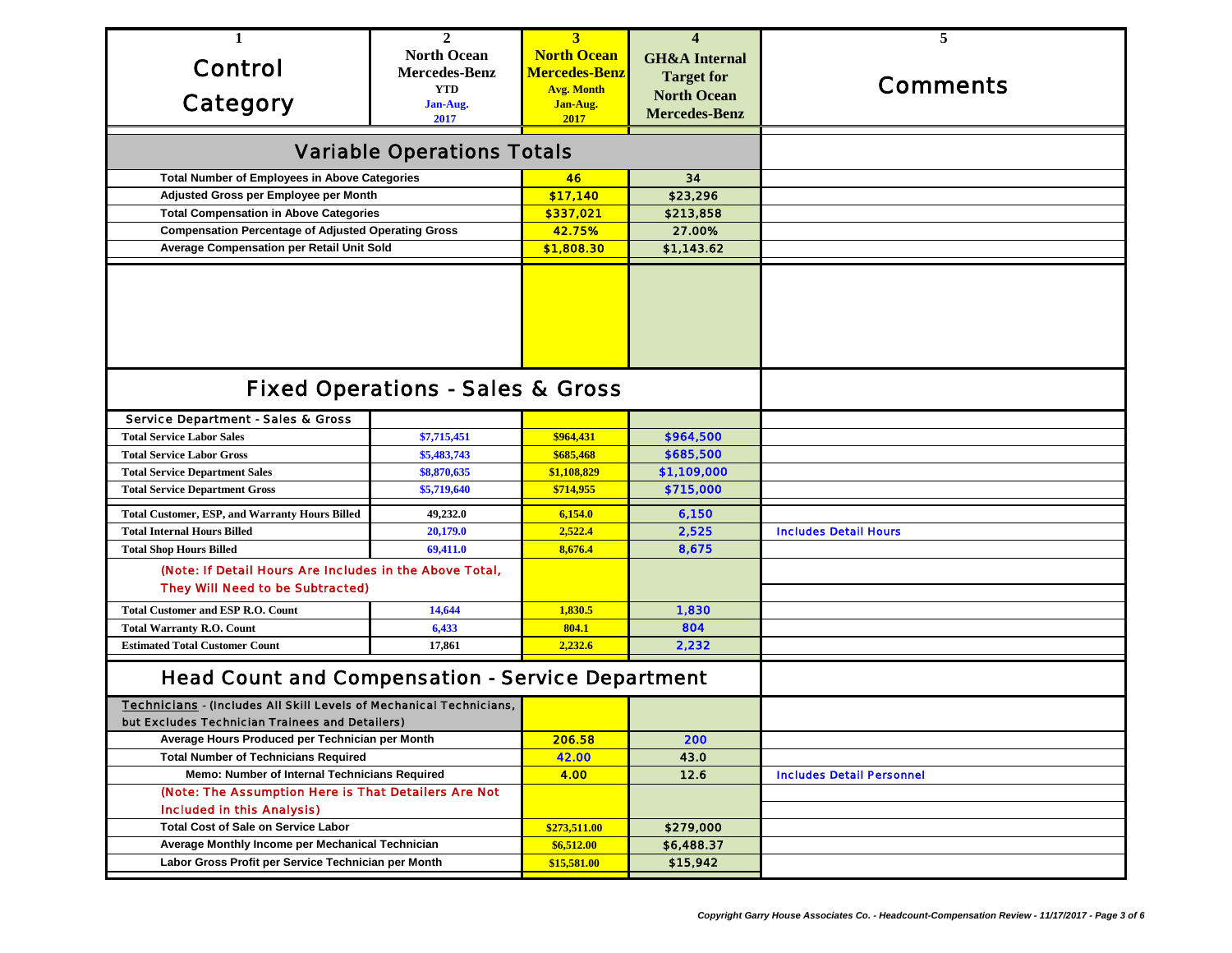| 1                                                                                                                    | $\mathbf{2}$         | $\overline{3}$          | $\overline{\mathbf{4}}$  | 5                                                |
|----------------------------------------------------------------------------------------------------------------------|----------------------|-------------------------|--------------------------|--------------------------------------------------|
|                                                                                                                      | <b>North Ocean</b>   | <b>North Ocean</b>      | <b>GH&amp;A</b> Internal |                                                  |
| <b>Control</b>                                                                                                       | <b>Mercedes-Benz</b> | <b>Mercedes-Benz</b>    | <b>Target for</b>        |                                                  |
|                                                                                                                      | <b>YTD</b>           | <b>Avg. Month</b>       | <b>North Ocean</b>       | <b>Comments</b>                                  |
| <b>Category</b>                                                                                                      | Jan-Aug.<br>2017     | Jan-Aug.<br>2017        | <b>Mercedes-Benz</b>     |                                                  |
| Service Advisors [ASMs] - (Includes Appointment Coordinators,                                                        |                      |                         |                          |                                                  |
| <b>Reservationists, and Service Greeters)</b>                                                                        |                      |                         |                          |                                                  |
| <b>Customer Count per ASM per Month</b>                                                                              |                      | 223.26                  | 275                      |                                                  |
| <b>Number of Customer ASMs Required</b>                                                                              |                      | 10.00                   | 8                        |                                                  |
| Hours Billed per Customer ASM per Month                                                                              |                      | 615.40                  | 768.8                    |                                                  |
| Hours Billed per Internal ASM per Month                                                                              |                      | 1,261.20                | 950                      | <b>Includes Detail Hours - How Many (550 ??)</b> |
| Number of Internal ASMs Required                                                                                     |                      | 2.00                    | $\overline{\mathbf{3}}$  |                                                  |
| (Note: The Assumption Here is That Detailers Are Not                                                                 |                      |                         |                          |                                                  |
| <b>Included in this Analysis)</b>                                                                                    |                      |                         |                          |                                                  |
| <b>Total Number of ASMs Required</b>                                                                                 |                      | <b>12.00</b>            | 11                       |                                                  |
| <b>Ratio: Technicians to ASMs</b>                                                                                    |                      | 3.50                    | 3.909                    |                                                  |
| Ratio of Sales Support Personnel (Appointment Coordinators,<br><b>Reservationists, and Service Greeters) to ASMs</b> |                      |                         | 0.250                    |                                                  |
| <b>Total Number of Sales Support Required</b>                                                                        |                      | 6.00                    | $\mathbf{3}$             | <b>Appointments, Loaners,</b>                    |
| <b>Total Number of Service Sales Personnel Required</b>                                                              |                      | <b>18.00</b>            | 14                       |                                                  |
| <b>Compensation Percentage of Department Gross</b>                                                                   |                      | 18.15%                  | 11.00%                   |                                                  |
| <b>Total Service Sales Compensation</b>                                                                              |                      | \$129,761               | \$78,650                 |                                                  |
| <b>Average Compensation per Category Employee</b>                                                                    |                      | \$7,208.94              | \$5,617.86               |                                                  |
| Department Gross Profit per Category Employee per Month                                                              |                      | \$39,720                | \$51,071                 |                                                  |
| <b>Department Managers - (Excludes the Dealership General Manager)</b>                                               |                      |                         |                          |                                                  |
| and Controller)                                                                                                      |                      |                         |                          |                                                  |
| Number of Service Sales Personnel per Sales Manager                                                                  |                      | 9.0                     | $\overline{\mathbf{z}}$  |                                                  |
| <b>Total Number of Sales Managers Required</b>                                                                       |                      | $\overline{\mathbf{2}}$ | $\overline{2}$           |                                                  |
| Number of Technicians per Production/Technical Manager                                                               |                      | 21                      | 20                       |                                                  |
| <b>Total Number of Production/Technical Managers Required</b>                                                        |                      | $\overline{\mathbf{2}}$ | $\overline{\mathbf{2}}$  |                                                  |
| <b>Number of Department Managers Required</b>                                                                        |                      | $\blacksquare$          | $\blacksquare$           |                                                  |
| Number of Divisional (Fixed) Managers Required                                                                       |                      | 0.0                     | 0.65                     |                                                  |
| <b>Total Number of Category Managers Required</b>                                                                    |                      | 5.0                     | 5.65                     |                                                  |
| <b>Compensation Percentage of Operating Gross</b>                                                                    |                      | 7.5%                    | 6.50%                    |                                                  |
| <b>Total Service Management Compensation</b>                                                                         |                      | \$53,394                | \$51,484                 |                                                  |
| <b>Average Compensation per Department Manager</b>                                                                   |                      | \$10,679                | \$9,112.25               |                                                  |
| Department Gross Profit per Manager per Month                                                                        |                      | \$142,991               | \$126,549                |                                                  |
| <b>Other Salaries and Wages - (Excludes Clerical and Administrative</b>                                              |                      |                         |                          |                                                  |
| <b>Personnel that Report to the Controller)</b>                                                                      |                      |                         |                          |                                                  |
| <b>Compensation Percentage of Operating Gross</b>                                                                    |                      | 13.9%                   | 6.00%                    |                                                  |
| <b>Total Other Salaries &amp; Wages Expense</b>                                                                      |                      | \$99,539                | \$47,524                 |                                                  |
| <b>Average Compensation per Category Employee</b>                                                                    |                      | \$4,327.78              | \$2,500                  | Valets, Greeters, Car Wash,                      |
| Number of Personnel Budgeted for this Category                                                                       |                      | 23                      | 19.0                     | <b>Administrative @ \$25.00 per hour</b>         |
|                                                                                                                      |                      |                         |                          |                                                  |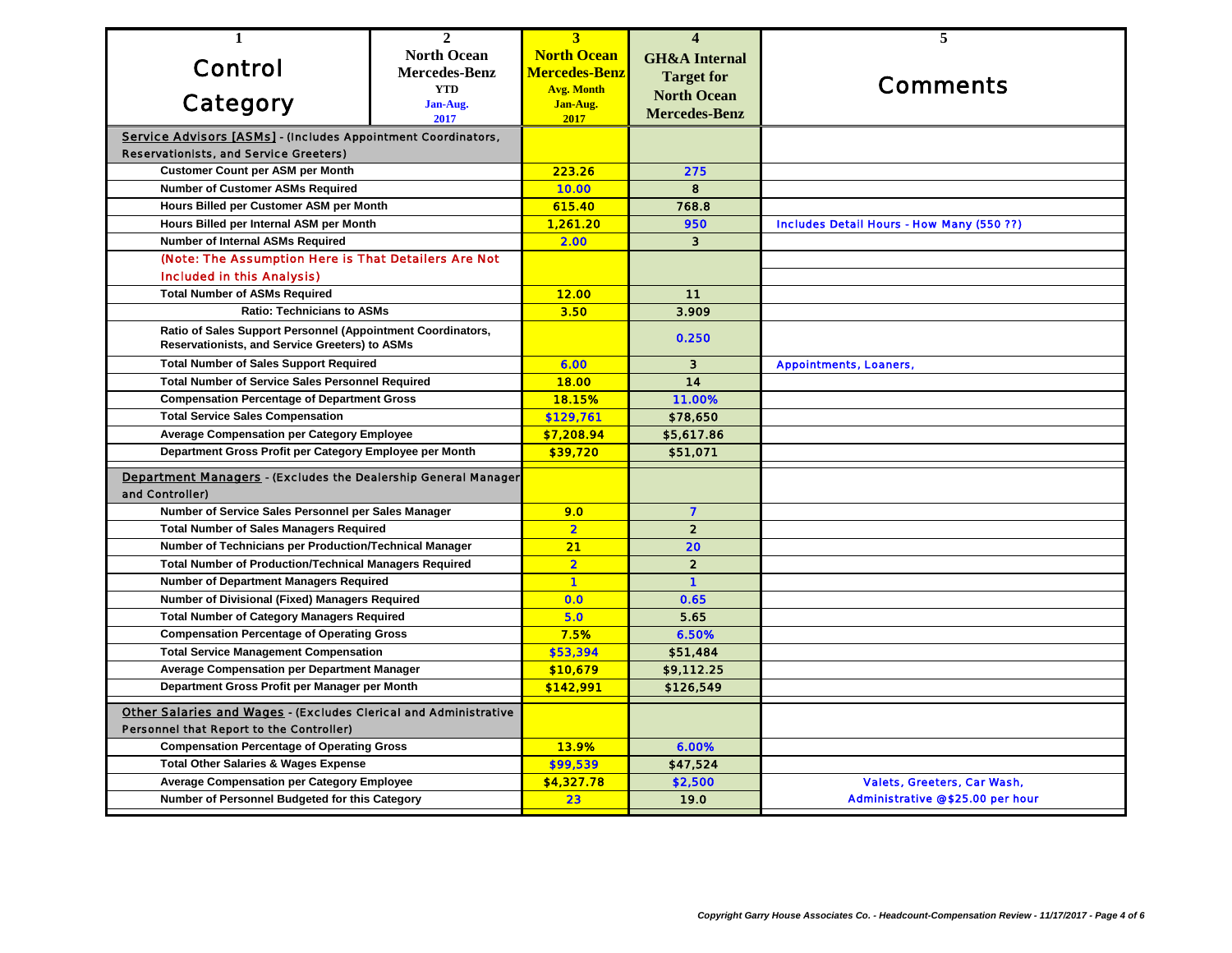| 1                                                                     | $\mathbf{2}$         | 3                    | $\overline{\mathbf{4}}$  | 5               |
|-----------------------------------------------------------------------|----------------------|----------------------|--------------------------|-----------------|
|                                                                       | <b>North Ocean</b>   | <b>North Ocean</b>   | <b>GH&amp;A</b> Internal |                 |
| <b>Control</b>                                                        | <b>Mercedes-Benz</b> | <b>Mercedes-Benz</b> |                          |                 |
|                                                                       | <b>YTD</b>           | <b>Avg. Month</b>    | <b>Target for</b>        | <b>Comments</b> |
| Category                                                              | Jan-Aug.             | Jan-Aug.             | <b>North Ocean</b>       |                 |
|                                                                       | 2017                 | 2017                 | <b>Mercedes-Benz</b>     |                 |
| <b>Service Department Totals</b>                                      |                      |                      |                          |                 |
| <b>Total Number of Employees in Above Categories</b>                  |                      | 88.00                | 81.65                    |                 |
| Department Gross per Employee per Month                               |                      | \$8,124              | \$8,757                  |                 |
| <b>Total Compensation in Above Categories (Excluding Technicians)</b> |                      | \$282,694            | \$177,658                |                 |
| <b>Compensation Percentage of Department Gross</b>                    |                      | 39.54%               | 24.85%                   |                 |
|                                                                       |                      |                      |                          |                 |
|                                                                       |                      |                      |                          |                 |
| <b>Parts Department - Sales &amp; Gross</b>                           |                      |                      |                          |                 |
| <b>Wholesale Parts Sales</b>                                          | \$3,523,817          | \$440,477            | \$440,500                |                 |
| <b>Wholesale Parts Gross</b>                                          | \$840,397            | \$105,050            | \$105,000                |                 |
| <b>Counter Retail Parts Sales</b>                                     | \$461,490            | \$57,686             | \$57,700                 |                 |
| <b>Counter Retail Parts Gross</b>                                     | \$172,032            | \$21,504             | \$21,500                 |                 |
| <b>Total Parts Department Sales</b>                                   | \$12,383,429         | \$1,547,929          | \$1,548,000              |                 |
| <b>Total Parts Department Gross</b>                                   | \$3,698,420          | \$462,303            | \$462,300                |                 |
| <b>Head Count and Compensation - Parts Department</b>                 |                      |                      |                          |                 |
| Sales Personnel - (Includes Front and Back Counter Sales and          |                      |                      |                          |                 |
| <b>Outside Sales)</b>                                                 |                      |                      |                          |                 |
| Counter Retail Sales per Salesperson                                  |                      | \$57,686             | \$50,000                 |                 |
| <b>Number of Counter Retail Salespersons Required</b>                 |                      | 1.0                  | 1.0                      |                 |
| Wholesale Parts Sales per Salesperson                                 |                      | \$220,239            | \$150,000                |                 |
| Number of Wholesale Parts Salespersons Required                       |                      | 2.0                  | 3.0                      |                 |
| Number of Technicians per Back Counter Salesperson                    |                      | 10.5                 | 8.0                      |                 |
| Number of Back Counter Parts Salespersons Required                    |                      | 4.0                  | 5.0                      |                 |
| <b>Total Number of Parts Sales Personnel Required</b>                 |                      | 7.0                  | 9.0                      |                 |
| <b>Compensation Percentage of Department Gross</b>                    |                      | 11.65%               | 12.00%                   |                 |
| <b>Total Parts Sales Compensation</b>                                 |                      | \$53,848             | \$55,476                 |                 |
| <b>Average Compensation per Category Employee</b>                     |                      | \$7,693              | \$6,164.00               |                 |
| Department Gross Profit per Category Employee per Month               |                      | \$66,043             | \$51,367                 |                 |
| Department Managers - (Excludes the Dealership General Manager)       |                      |                      |                          |                 |
| and Controller)                                                       |                      |                      |                          |                 |
| Number of Parts Sales Personnel per Sales Manager                     |                      | 4.00                 | 10                       |                 |
| <b>Total Number of Sales Managers Required</b>                        |                      | 1.00                 | 1.0                      |                 |
| Number of "Other" Employees per Warehouse Manager                     |                      | 0.00                 | 10                       |                 |
| <b>Total Number of Warehouse Managers Required</b>                    |                      | 0.00                 | 1.0                      |                 |
| <b>Number of Department Managers Required</b>                         |                      | 1.00                 | 1.0                      |                 |
| Number of Divisional (Fixed) Managers Required                        |                      | 0.00                 | 0.35                     |                 |
| <b>Total Number of Category Managers Required</b>                     |                      | 2.00                 | 3.35                     |                 |
| <b>Compensation Percentage of Operating Gross</b>                     |                      | 4.47%                | 5.00%                    |                 |
| <b>Total Parts Management Compensation</b>                            |                      | \$20,668             | \$23,115                 |                 |
| <b>Average Compensation per Department Manager</b>                    |                      | \$10,334             | \$6,900.00               |                 |
| Department Gross Profit per Manager per Month                         |                      | \$231,151            | \$138,000                |                 |
|                                                                       |                      |                      |                          |                 |